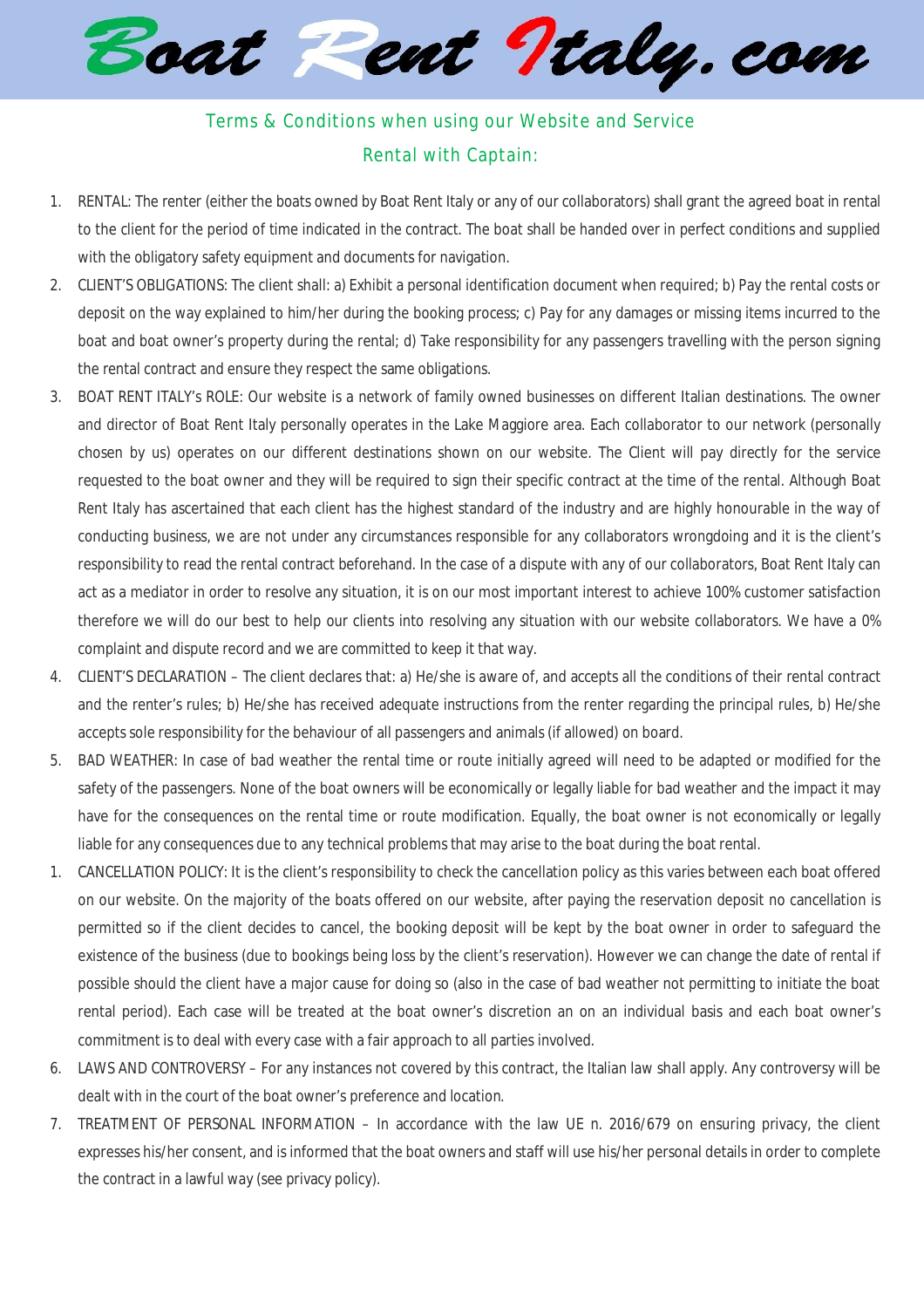## Rental without Captain (Only available in Lake Maggiore)

- 2. RENTAL: The renter (either the boats owned by Boat Rent Italy or any of our collaborators) shall grant the agreed boat in rental to the client for the period of time indicated in the contract. The boat shall be handed over in perfect conditions and supplied with the obligatory safety equipment and documents for navigation.
- 3. CLIENT'S OBLIGATIONS: The client shall: a) Exhibit a personal identification document and original boat license when required; b) Pay the rental costs or deposit on the way explained to him/her during the booking process; c) Pay the deposit in cash upon taking possession of the boat, as a guarantee of his obligations under the contract signed at the time of the rental; d) Pay for any damages or missing items incurred to the boat and boat owner's property during the rental or ascertained after the boat return; e) Take responsibility for any passengers travelling with the person signing the rental contract and ensure they respect the same obligations; e) Take responsibility for any fines incurred during the rental period, irrespective of whether levied against him/her or the renter and/or owner of the boat; f) Respect and obey fully all the terms and conditions shown on the contract signed before the boat rental takes place (usually this is sent before-hand to the client by e-mail or whatsapp for the client to read previous to the rental).
- 4. BOAT RENT ITALY's ROLE: Our website is a network of family owned businesses on different Italian destinations. The owner and director of Boat Rent Italy personally operates in the Lake Maggiore area. Each collaborator to our network (personally chosen by us) operates on our different destinations shown on our website. The Client will pay directly for the service requested to the boat owner and they will be required to sign their specific contract at the time of the rental. Although Boat Rent Italy has ascertained that each client has the highest standard of the industry and are highly honourable in the way of conducting business, we are not under any circumstances responsible for any collaborators wrongdoing and it is the client's responsibility to read the rental contract beforehand. In the case of a dispute with any of our collaborators, Boat Rent Italy can act as a mediator in order to resolve any situation. It is on our most important interest to achieve 100% customer satisfaction therefore we will do our best to help our clients into resolving any situation with our website collaborators. We have a 0% complaint and dispute record and we are committed to keep it that way.
- 5. PROHIBITION: The client shall not: a) Allow anyone else rather than the contract holder to drive the boat; b) Drive the boat under the influence of alcohol; c) Tow persons, objects, water ski or similar d) Smoke on board; e) Grant the use of the boat to third persons, even temporarily; f) Sub-rent the boat or use the boat for profit; f) Any other prohibited behaviour or action expressed on the rental contract which will be signed on taking the boat for rent.
- 6. CLIENT'S DECLARATION: The client declares that: a) He/she is aware of, and accepts all the conditions of the contract signed and the renter's rules; b) He/she has received adequate instructions from the renter regarding the principal rules, governing navigation, and the use of the boat and the safety equipment. In particular, he/she is fully aware that it is not permitted to navigate within 300m of the coast, and that it is forbidden to moor at buoys and near entrances to harbours; c) He/she accepts sole responsibility for the safety of all passengers, objects and animals (if allowed) on board.
- 7. RETURN: If the boat is returned late through the fault of the client, he/she shall be liable for the charges explained in the rental contract. The boat must be returned to the same place as agreed between the client and the boat owner.
- 8. DAMAGES: Damages of any nature must be declared to the renter and must not be repaired without being authorized, unless there is a risk of sinking or if lives of passengers are endangered. In case of damage being discovered by the renter upon return either to the boat, engine, safety equipment or documents, the renter has the right to debit the whole amount of the damage and the client has the responsibility of immediately pay for such damages.
- 9. CONFISCATION If the boat is confiscated due to any action on part of the client, the client shall pay any direct and indirect damages that may incur to the renter. For example, loss of earnings, cost of releasing the boat, any repairs.